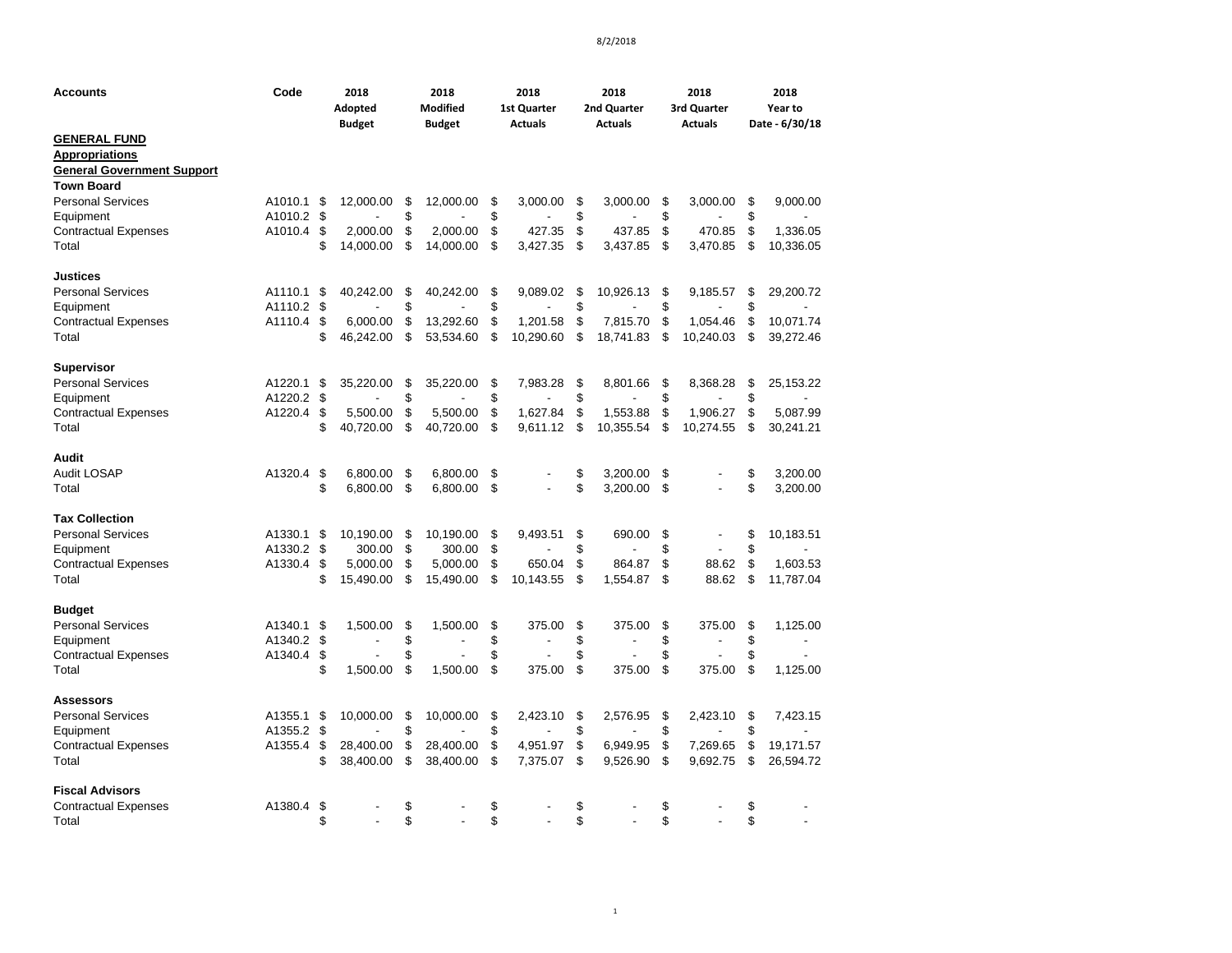| <b>Accounts</b>                         | Code       | 2018<br>Adopted<br><b>Budget</b> | 2018<br><b>Modified</b><br><b>Budget</b> |    | 2018<br>1st Quarter<br><b>Actuals</b> | 2018<br>2nd Quarter<br><b>Actuals</b> | 2018<br>3rd Quarter<br><b>Actuals</b> |    | 2018<br>Year to<br>Date - 6/30/18 |
|-----------------------------------------|------------|----------------------------------|------------------------------------------|----|---------------------------------------|---------------------------------------|---------------------------------------|----|-----------------------------------|
| <b>Town Clerk</b>                       |            |                                  |                                          |    |                                       |                                       |                                       |    |                                   |
| <b>Personal Services</b>                | A1410.1    | \$<br>35,450.00                  | \$<br>35,565.00                          | \$ | 8,313.89                              | \$<br>9,903.20                        | \$<br>8,028.95                        | \$ | 26,246.04                         |
| Equipment                               | A1410.2    | \$                               | \$                                       | \$ |                                       | \$                                    | \$                                    | \$ |                                   |
| <b>Contractual Expenses</b>             | A1410.4    | \$<br>4,000.00                   | \$<br>4,000.00                           | \$ | 1,518.12                              | \$<br>561.84                          | \$<br>300.17                          | \$ | 2,380.13                          |
| Total                                   |            | \$<br>39,450.00                  | \$<br>39,565.00                          | \$ | 9,832.01                              | \$<br>10,465.04                       | \$<br>8,329.12                        | S  | 28,626.17                         |
| Attorney                                |            |                                  |                                          |    |                                       |                                       |                                       |    |                                   |
| <b>Personal Services</b>                | A1420.1    | \$                               | \$                                       | \$ |                                       | \$                                    | \$                                    | \$ |                                   |
| Equipment                               | A1420.2    | \$                               | \$                                       | \$ |                                       | \$                                    | \$                                    | \$ |                                   |
| <b>Contractual Expenses</b>             | A1420.4    | \$<br>50,000.00                  | \$<br>50,000.00                          | \$ | 13,305.00                             | \$<br>10,676.14                       | \$<br>7,895.00                        | \$ | 31,876.14                         |
| Total                                   |            | \$<br>50,000.00                  | \$<br>50,000.00                          | \$ | 13,305.00                             | \$<br>10,676.14                       | \$<br>7,895.00                        | \$ | 31,876.14                         |
| Engineer                                |            |                                  |                                          |    |                                       |                                       |                                       |    |                                   |
| <b>Contractual Expenses</b>             | A1440.4    | \$<br>2,500.00                   | \$<br>17,500.00                          | \$ |                                       | \$<br>6,944.78                        | \$<br>8,426.70                        | \$ | 15,371.48                         |
| Total                                   |            | \$<br>2,500.00                   | \$<br>17,500.00                          | \$ |                                       | \$<br>6,944.78                        | \$<br>8,426.70                        | \$ | 15,371.48                         |
| <b>Elections</b>                        |            |                                  |                                          |    |                                       |                                       |                                       |    |                                   |
| <b>Personal Services</b>                | A1450.1    | \$                               | \$                                       | \$ |                                       | \$                                    | \$                                    | \$ |                                   |
| Equipment                               | A1450.2    | \$                               | \$                                       | \$ |                                       | \$                                    | \$                                    | \$ |                                   |
| <b>Contractual Expenses</b>             | A1450.4    | \$<br>250.00                     | \$<br>250.00                             | \$ |                                       | \$                                    | \$                                    | \$ |                                   |
| Total                                   |            | \$<br>250.00                     | \$<br>250.00                             | \$ |                                       | \$                                    | \$                                    | \$ |                                   |
| <b>Buildings</b>                        |            |                                  |                                          |    |                                       |                                       |                                       |    |                                   |
| <b>Personal Services</b>                | A1620.1    | \$<br>2,000.00                   | \$<br>2,000.00                           | \$ | 402.50                                | \$                                    | \$<br>241.50                          | \$ | 644.00                            |
| Equipment                               | A1620.2 \$ | 500.00                           | \$<br>500.00                             | \$ |                                       | \$                                    | \$                                    | \$ |                                   |
| <b>Contractual Expenses</b>             | A1620.4    | \$<br>60,000.00                  | \$<br>60,000.00                          | \$ | 11,378.82                             | \$<br>6,632.99                        | \$<br>10,441.13                       | \$ | 28,452.94                         |
| Total                                   |            | \$<br>62,500.00                  | \$<br>62,500.00                          | \$ | 11,781.32                             | \$<br>6,632.99                        | \$<br>10,682.63                       | \$ | 29,096.94                         |
| <b>Central Communicatons System</b>     |            |                                  |                                          |    |                                       |                                       |                                       |    |                                   |
| <b>Personal Services</b>                | A1650.1    | \$                               | \$                                       | \$ |                                       | \$                                    | \$                                    | \$ |                                   |
| Equipment                               | A1650.2    | \$                               | \$                                       | \$ |                                       | \$                                    | \$                                    | \$ |                                   |
| <b>Contractual Expenses</b>             | A1650.4    | \$<br>4,500.00                   | \$<br>4,500.00                           | \$ | 839.98                                | \$<br>751.49                          | \$<br>881.58                          | \$ | 2,473.05                          |
| Total                                   |            | \$<br>4,500.00                   | \$<br>4,500.00                           | \$ | 839.98                                | \$<br>751.49                          | \$<br>881.58                          | \$ | 2,473.05                          |
| <b>Central Printing and Mailing</b>     |            |                                  |                                          |    |                                       |                                       |                                       |    |                                   |
| <b>Personal Services</b>                | A1670.1    | \$                               | \$                                       | \$ |                                       | \$                                    | \$                                    | \$ |                                   |
| Equipment                               | A1670.2    | \$                               | \$                                       | \$ |                                       | \$                                    | \$                                    | \$ |                                   |
| <b>Contractual Expenses</b>             | A1670.4    | \$<br>2,500.00                   | \$<br>2,500.00                           | \$ | 1.931.77                              | \$<br>(929.08)                        | \$<br>1,524.20                        | \$ | 2,526.89                          |
| Total                                   |            | \$<br>2,500.00                   | \$<br>2,500.00                           | \$ | 1,931.77                              | \$<br>(929.08)                        | \$<br>1,524.20                        | \$ | 2,526.89                          |
| <b>Special items</b>                    |            |                                  |                                          |    |                                       |                                       |                                       |    |                                   |
| <b>Unallocated Insurance</b>            | A1910.4    | \$<br>35,000.00                  | \$<br>35,000.00                          | \$ |                                       | \$<br>33,242.74                       | \$<br>$(933.00)$ \$                   |    | 32,309.74                         |
| <b>Municipal Association Dues</b>       | A1920.4    | \$<br>1,000.00                   | \$<br>1,000.00                           | \$ | 1,000.00                              | \$                                    | \$                                    | \$ | 1,000.00                          |
| Contingency                             | A1990.4    | \$<br>40,000.00                  | \$<br>24,885.00                          | \$ |                                       | \$                                    | \$                                    | \$ |                                   |
| Total                                   |            | \$<br>76,000.00                  | \$<br>60,885.00                          | S. | 1,000.00                              | \$<br>33,242.74                       | \$<br>(933.00)                        | \$ | 33,309.74                         |
| <b>Total General Government Support</b> |            | \$<br>400,852.00                 | \$408,144.60                             | \$ | 79,912.77                             | \$<br>114,976.09                      | \$<br>70.948.03                       | \$ | 265,836.89                        |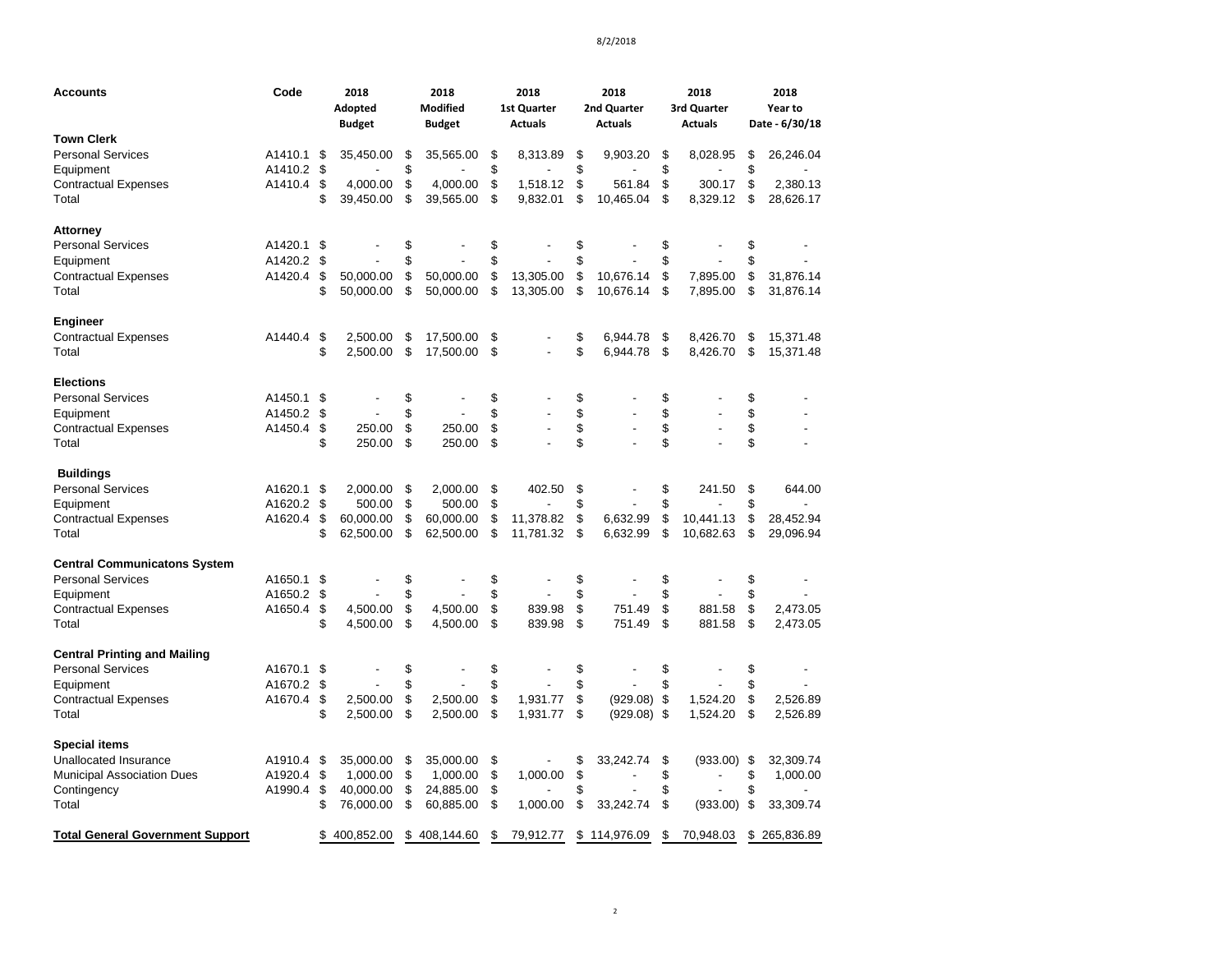| <b>Accounts</b>                          | Code               |          | 2018<br>2018<br><b>Modified</b><br>Adopted<br><b>Budget</b><br><b>Budget</b> |          | 2018<br>2018<br><b>1st Quarter</b><br>2nd Quarter<br><b>Actuals</b><br><b>Actuals</b> |          |                        |          | 2018<br>3rd Quarter<br><b>Actuals</b> | 2018<br>Year to<br>Date - 6/30/18 |                        |          |                          |
|------------------------------------------|--------------------|----------|------------------------------------------------------------------------------|----------|---------------------------------------------------------------------------------------|----------|------------------------|----------|---------------------------------------|-----------------------------------|------------------------|----------|--------------------------|
| <b>Public Safety</b>                     |                    |          |                                                                              |          |                                                                                       |          |                        |          |                                       |                                   |                        |          |                          |
| <b>Traffic Control</b>                   |                    |          |                                                                              |          |                                                                                       |          |                        |          |                                       |                                   |                        |          |                          |
| <b>Personal Services</b>                 | A3310.1            | \$       |                                                                              | \$       |                                                                                       | \$       |                        | \$       |                                       | \$                                |                        | \$       |                          |
| Equipment<br><b>Contractual Expenses</b> | A3310.2<br>A3310.4 | \$<br>\$ | 1,000.00                                                                     | \$<br>\$ | 1,000.00                                                                              | \$<br>\$ | 991.45                 | \$<br>\$ |                                       | \$<br>\$                          | 150.00                 | \$<br>\$ | 1,141.45                 |
| Total                                    |                    | \$       | 1,000.00                                                                     | \$       | 1,000.00                                                                              | \$       | 991.45                 | \$       |                                       | \$                                | 150.00                 | \$       | 1,141.45                 |
| <b>Control of Dogs</b>                   |                    |          |                                                                              |          |                                                                                       |          |                        |          |                                       |                                   |                        |          |                          |
| <b>Personal Services</b>                 | A3510.1            | \$       | 7,375.00                                                                     | \$       | 7,375.00                                                                              | \$       | 1,701.90               | \$       | 1,985.55                              | \$                                | 1,701.90               | \$       | 5,389.35                 |
| Equipment                                | A3510.2            | \$       |                                                                              | \$       |                                                                                       | \$       |                        | \$       |                                       | \$                                |                        | \$       |                          |
| <b>Contractual Expenses</b><br>Total     | A3510.4            | \$<br>\$ | 4,500.00<br>11,875.00                                                        | \$<br>\$ | 4,500.00<br>11,875.00                                                                 | \$<br>\$ | 173.00<br>1,874.90     | \$<br>\$ | 291.97<br>2,277.52                    | \$<br>\$                          | 598.62<br>2,300.52     | \$<br>\$ | 1,063.59<br>6,452.94     |
| <b>Animal Control Other</b>              |                    |          |                                                                              |          |                                                                                       |          |                        |          |                                       |                                   |                        |          |                          |
| <b>Personal Services</b>                 | A3520.1            | \$       |                                                                              | \$       |                                                                                       | \$       |                        | \$       |                                       | \$                                |                        | \$       |                          |
| Equipment                                | A3520.2            | \$       |                                                                              | \$       |                                                                                       | \$       |                        | \$       |                                       | \$                                |                        | \$       |                          |
| <b>Contractual Expenses</b>              | A3520.4            | \$       | 500.00                                                                       | \$       | 500.00                                                                                | \$       |                        | \$       |                                       | \$                                |                        | \$       |                          |
| Total                                    |                    | \$       | 500.00                                                                       | \$       | 500.00                                                                                | \$       |                        | \$       |                                       | \$                                |                        | \$       |                          |
| <b>Safety Inspection</b>                 |                    |          |                                                                              |          |                                                                                       |          |                        |          |                                       |                                   |                        |          |                          |
| <b>Personal Services</b>                 | A3620.1            | \$       | 9.180.00                                                                     | \$       | 9.180.00                                                                              | \$       | 2.118.48               | \$       | 2.471.56                              | \$                                | 2.118.48               | \$       | 6,708.52                 |
| Equipment                                | A3620.2            | \$       | 300.00                                                                       | \$       | 300.00                                                                                | \$       |                        | \$       |                                       | \$                                |                        | \$       |                          |
| <b>Contractual Expenses</b><br>Total     | A3620.4            | \$<br>\$ | 1,000.00<br>10,480.00                                                        | \$<br>\$ | 1,000.00<br>10,480.00                                                                 | \$<br>\$ | 213.66<br>2,332.14     | \$<br>\$ | 186.70<br>2,658.26                    | \$<br>\$                          | 222.37<br>2,340.85     | \$<br>\$ | 622.73<br>7,331.25       |
|                                          |                    |          |                                                                              |          |                                                                                       |          |                        |          |                                       |                                   |                        |          |                          |
| <b>Total Public Safety</b>               |                    | \$       | 23,855.00                                                                    | \$       | 23,855.00                                                                             | \$       | 5,198.49               | \$       | 4,935.78                              | \$                                | 4,791.37               | \$       | 14,925.64                |
| <b>Health</b>                            |                    |          |                                                                              |          |                                                                                       |          |                        |          |                                       |                                   |                        |          |                          |
| <b>Board of Health</b>                   |                    |          |                                                                              |          |                                                                                       |          |                        |          |                                       |                                   |                        |          |                          |
| <b>Personal Services</b>                 | A4010.1            | \$       | 1,200.00                                                                     | \$       | 1,200.00                                                                              | \$       |                        | \$       |                                       | \$                                |                        | \$       |                          |
| Total                                    |                    | \$       | 1,200.00                                                                     | \$       | 1,200.00                                                                              | \$       |                        | \$       |                                       | \$                                |                        | \$       |                          |
| <b>Registrar of Vital Statistics</b>     |                    |          |                                                                              |          |                                                                                       |          |                        |          |                                       |                                   |                        |          |                          |
| <b>Personal Services</b>                 | A4020.1            | \$       | 250.00                                                                       | \$       | 250.00                                                                                | \$       | 62.50                  | \$       | 62.50                                 | \$                                | 52.80                  | \$       | 177.80                   |
| Equipment                                | A4020.2            | \$       | 1,100.00                                                                     | \$       | 1,100.00                                                                              | \$       | ٠                      | \$       |                                       | \$                                |                        | \$       |                          |
| <b>Contractual Expenses</b>              | A4020.4            | \$<br>\$ | 300.00                                                                       | \$<br>\$ | 300.00                                                                                | \$<br>\$ | 4.39<br>66.89          | \$<br>\$ | 62.50                                 | \$<br>\$                          | 52.80                  | \$<br>\$ | 4.39                     |
| Total                                    |                    |          | 1,650.00                                                                     |          | 1,650.00                                                                              |          |                        |          |                                       |                                   |                        |          | 182.19                   |
| Ambulance                                |                    |          |                                                                              |          |                                                                                       |          |                        |          |                                       |                                   |                        |          |                          |
| <b>Personal Services</b>                 | A4540.1            | \$       |                                                                              | \$       |                                                                                       | \$       |                        | \$       |                                       | \$                                |                        | \$       |                          |
| Equipment                                | A4540.2            | \$       |                                                                              | \$       |                                                                                       | \$       |                        | \$       | $\overline{\phantom{a}}$              | \$<br>\$                          |                        | \$       |                          |
| <b>Contractual Expenses</b><br>Total     | A4540.4            | \$<br>\$ | 139,301.00<br>139,301.00                                                     | \$<br>\$ | 139,301.00<br>139,301.00                                                              | \$<br>\$ | 70,000.00<br>70,000.00 | \$<br>\$ |                                       | \$                                | 69,301.00<br>69,301.00 | \$<br>\$ | 139,301.00<br>139,301.00 |
| <b>Total Health</b>                      |                    | \$       | 142,151.00                                                                   |          | \$142,151.00                                                                          | \$       | 70,066.89              | \$       | 62.50                                 | \$                                | 69,353.80              |          | \$139,483.19             |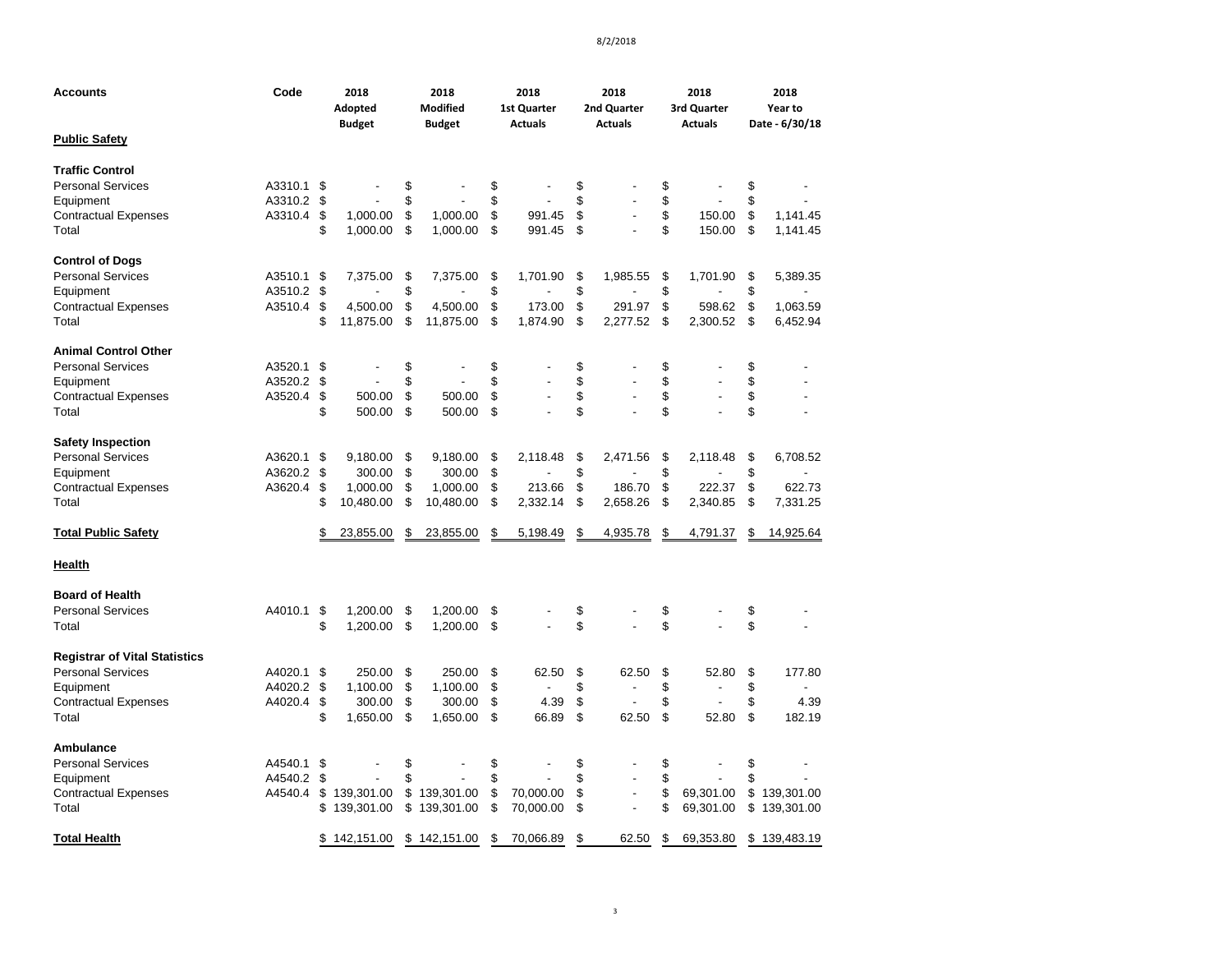| <b>Accounts</b>                                  | Code               |          | 2018<br>Adopted<br><b>Budget</b> |          | 2018<br><b>Modified</b><br><b>Budget</b> |          | 2018<br><b>1st Quarter</b><br><b>Actuals</b> |          | 2018<br>2nd Quarter<br><b>Actuals</b> |          | 2018<br>3rd Quarter<br><b>Actuals</b> |          | 2018<br>Year to<br>Date - 6/30/18 |
|--------------------------------------------------|--------------------|----------|----------------------------------|----------|------------------------------------------|----------|----------------------------------------------|----------|---------------------------------------|----------|---------------------------------------|----------|-----------------------------------|
| <b>Transportation</b>                            |                    |          |                                  |          |                                          |          |                                              |          |                                       |          |                                       |          |                                   |
| <b>Superintendent of Highways</b>                |                    |          |                                  |          |                                          |          |                                              |          |                                       |          |                                       |          |                                   |
| <b>Personal Services</b><br>Equipment            | A5010.1<br>A5010.2 | \$<br>\$ | 57,120.00                        | \$<br>\$ | 57,120.00                                | \$<br>\$ | 13,181.52                                    | \$<br>\$ | 15,378.44                             | \$<br>\$ | 13,181.52                             | \$<br>\$ | 41,741.48                         |
| <b>Contractual Expenses</b>                      | A5010.4            | \$       | 1,200.00                         | \$       | 1,200.00                                 | \$       | 290.62                                       | \$       | 398.55                                | \$       | 659.39                                | \$       | 1,348.56                          |
| Total                                            |                    | \$       | 58,320.00                        | \$       | 58,320.00                                | \$       | 13,472.14                                    | \$       | 15,776.99                             | \$       | 13,840.91                             | \$       | 43,090.04                         |
| <b>Street Lighting</b>                           |                    |          |                                  |          |                                          |          |                                              |          |                                       |          |                                       |          |                                   |
| <b>Contractual Expenses</b>                      | A5182.4            | \$       | 2,500.00                         | \$       | 2,500.00                                 | \$       | 498.22                                       | \$       | 611.40                                | \$       | 331.33                                | \$       | 1,440.95                          |
| Total                                            |                    | \$       | 2,500.00                         | \$       | 2,500.00                                 | \$       | 498.22                                       | \$       | 611.40                                | \$       | 331.33                                | \$       | 1,440.95                          |
| <b>Total Transportation</b>                      |                    | \$       | 60,820.00                        | \$       | 60,820.00                                | \$       | 13,970.36                                    | \$       | 16,388.39                             | \$       | 14,172.24                             | \$       | 44,530.99                         |
| <b>Waterways Navigation</b>                      |                    |          |                                  |          |                                          |          |                                              |          |                                       |          |                                       |          |                                   |
| <b>Contractual Expenses</b>                      | A5710.4            | \$       | 1,800.00                         | \$       | 1,800.00                                 | \$       |                                              | \$       |                                       | \$       | 1,742.00                              | \$       | 1,742.00                          |
| Total                                            |                    | \$       | 1,800.00                         | \$       | 1,800.00                                 | \$       |                                              | \$       |                                       | \$       |                                       | \$       |                                   |
| <b>Total Waterways Navigation</b>                |                    | \$       | 1,800.00                         | \$       | 1,800.00                                 | \$       |                                              | \$       |                                       | \$       | 1,742.00                              | \$       | 1,742.00                          |
| <b>Economic Assistance and Opportunity</b>       |                    |          |                                  |          |                                          |          |                                              |          |                                       |          |                                       |          |                                   |
| <b>Publicity</b>                                 |                    |          |                                  |          |                                          |          |                                              |          |                                       |          |                                       |          |                                   |
| <b>Contractual Expenses</b>                      | A6410.4            | \$       | 300.00                           | \$       | 300.00                                   | \$       |                                              | \$       | 300.00                                | \$       |                                       | \$       | 300.00                            |
| Total                                            |                    | \$       | 300.00                           | \$       | 300.00                                   | \$       |                                              | \$       | 300.00                                | \$       |                                       | \$       | 300.00                            |
| <b>Veterans Services</b>                         |                    |          |                                  |          |                                          |          |                                              |          |                                       |          |                                       |          |                                   |
| <b>Personal Services</b>                         | A6510.1            | \$       |                                  | \$       |                                          | \$       |                                              | \$       |                                       | \$       |                                       | \$       | $\overline{a}$                    |
| Equipment                                        | A6510.2            | \$       |                                  | \$       |                                          | \$       |                                              | \$       |                                       | \$       |                                       | \$       |                                   |
| <b>Contractual Expenses</b>                      | A6510.4            | \$       | 700.00                           | \$       | 700.00                                   | \$       |                                              | \$       | 525.60                                | \$       |                                       | \$       | 525.60                            |
| Total                                            |                    | \$       | 700.00                           | \$       | 700.00                                   | \$       |                                              | \$       | 525.60                                | \$       |                                       | \$       | 525.60                            |
| <b>Total Economic Assistance and Opportunity</b> |                    | \$       | 1,000.00                         | \$       | 1,000.00                                 | \$       |                                              | \$       | 825.60                                | \$       |                                       | \$       | 825.60                            |
| <b>Culture and Recreation</b>                    |                    |          |                                  |          |                                          |          |                                              |          |                                       |          |                                       |          |                                   |
| <b>Special Recreational Facilities</b>           |                    |          |                                  |          |                                          |          |                                              |          |                                       |          |                                       |          |                                   |
| <b>Personal Services</b>                         | A7180.1            | \$       | 10,000.00                        | \$       | 10,000.00                                | \$       |                                              | \$       |                                       | \$       | 6,686.03                              | \$       | 6,686.03                          |
| Equipment                                        | A7180.2            | \$       | 500.00                           | \$       | 500.00                                   | \$       |                                              | \$       |                                       | \$       |                                       | \$       |                                   |
| <b>Contractual Expenses</b>                      | A7180.4            | \$       | 1,500.00                         | \$       | 1,500.00                                 | \$       |                                              | \$       | 2,900.00                              | \$       | 460.00                                | \$       | 3,360.00                          |
| Total                                            |                    | \$       | 12,000.00                        | \$       | 12,000.00                                | \$       |                                              | \$       | 2,900.00                              | \$       | 7,146.03                              | \$       | 10,046.03                         |
| <b>Youth Program</b>                             |                    |          |                                  |          |                                          |          |                                              |          |                                       |          |                                       |          |                                   |
| <b>Personal Services</b>                         | A7310.1            | \$       |                                  | \$       |                                          | \$       |                                              | \$       |                                       | \$       |                                       | \$       |                                   |
| Equipment                                        | A7310.2            | \$       |                                  | \$       |                                          | \$       |                                              | \$       |                                       | \$       |                                       | \$       |                                   |
| <b>Contractual Expenses</b>                      | A7310.4            | \$       | 650.00                           | \$       | 650.00                                   | \$       |                                              | \$       | 650.00                                | \$       |                                       | \$       | 650.00                            |
| Total                                            |                    | \$       | 650.00                           | \$       | 650.00                                   | \$       |                                              | \$       | 650.00                                | \$       |                                       | \$       | 650.00                            |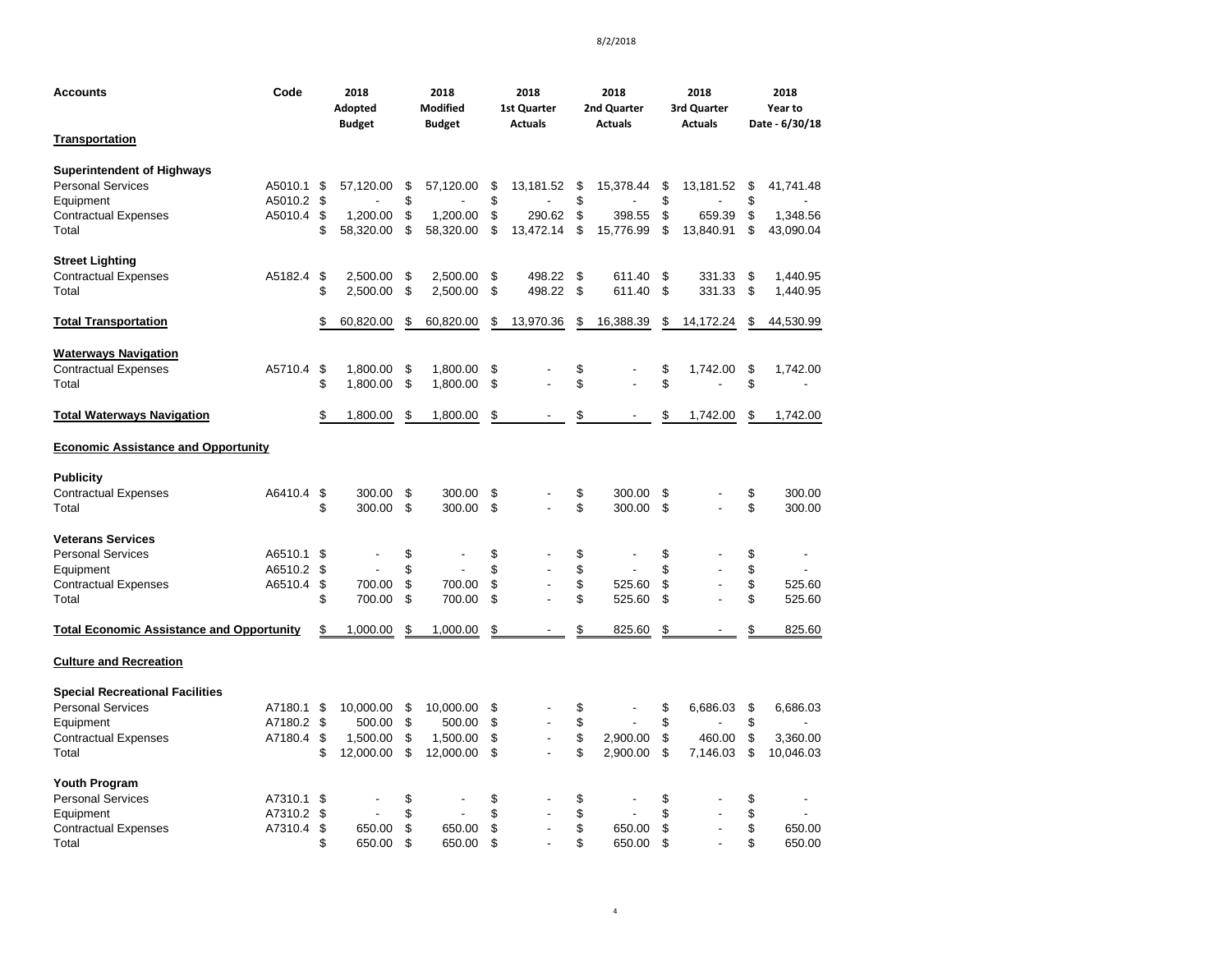| Accounts                                 | Code    | 2018<br>Adopted<br><b>Budget</b> | 2018<br><b>Modified</b><br><b>Budget</b> | 2018<br><b>1st Quarter</b><br><b>Actuals</b> | 2018<br>2nd Quarter<br><b>Actuals</b> | 2018<br>3rd Quarter<br><b>Actuals</b> | 2018<br>Year to<br>Date - 6/30/18 |
|------------------------------------------|---------|----------------------------------|------------------------------------------|----------------------------------------------|---------------------------------------|---------------------------------------|-----------------------------------|
| Joint Youth Project                      |         |                                  |                                          |                                              |                                       |                                       |                                   |
| <b>Contractual Expenses</b>              | A7320.4 | \$<br>8.000.00                   | \$<br>8,000.00                           | \$                                           | \$                                    | \$<br>8,000.00                        | \$<br>8,000.00                    |
| Total                                    |         | \$<br>8,000.00                   | \$<br>8,000.00                           | \$                                           | \$                                    | \$<br>8,000.00                        | \$<br>8,000.00                    |
| Historian                                |         |                                  |                                          |                                              |                                       |                                       |                                   |
| <b>Personal Services</b>                 | A7510.1 | \$<br>800.00                     | \$<br>800.00                             | \$<br>200.00                                 | \$<br>200.00                          | \$<br>169.40                          | \$<br>569.40                      |
| Equipment                                | A7510.2 | \$                               | \$                                       | \$                                           | \$                                    | \$                                    | \$                                |
| Contractual Expenses                     | A7510.4 | \$<br>75.00                      | \$<br>75.00                              | \$                                           | \$                                    | \$                                    | \$                                |
| Total                                    |         | \$<br>875.00                     | \$<br>875.00                             | \$<br>200.00                                 | \$<br>200.00                          | \$<br>169.40                          | \$<br>569.40                      |
| <b>Celebration</b>                       |         |                                  |                                          |                                              |                                       |                                       |                                   |
| <b>Personal Services</b>                 | A7550.1 | \$                               | \$                                       | \$                                           | \$                                    | \$                                    | \$                                |
| Equipment                                | A7550.2 | \$                               | \$                                       | \$                                           | \$                                    | \$                                    | \$                                |
| Contractual Expenses                     | A7550.4 | \$<br>500.00                     | \$<br>500.00                             | \$                                           | \$<br>240.00                          | \$                                    | \$<br>240.00                      |
| Total                                    |         | \$<br>500.00                     | \$<br>500.00                             | \$                                           | \$<br>240.00                          | \$                                    | \$<br>240.00                      |
| Adult Recreaton                          |         |                                  |                                          |                                              |                                       |                                       |                                   |
| Personal Services                        | A7620.1 | \$                               | \$                                       | \$                                           | \$                                    | \$                                    | \$                                |
| Equipment                                | A7620.2 | \$                               | \$                                       | \$                                           | \$                                    | \$                                    | \$                                |
| <b>Contractual Expenses</b>              | A7620.4 | \$<br>2,000.00                   | \$<br>2,000.00                           | \$<br>2,000.00                               | \$                                    | \$                                    | \$<br>2,000.00                    |
| Total                                    |         | \$<br>2,000.00                   | \$<br>2,000.00                           | \$<br>2,000.00                               | \$                                    | \$                                    | \$<br>2,000.00                    |
| <b>Total Culture and Recreation</b>      |         | \$<br>24,025.00                  | \$<br>24,025.00                          | \$<br>2,200.00                               | \$<br>3,990.00                        | \$<br>15,315.43                       | \$<br>21,505.43                   |
| <b>Home and Community Services</b>       |         |                                  |                                          |                                              |                                       |                                       |                                   |
| Planning                                 |         |                                  |                                          |                                              |                                       |                                       |                                   |
| <b>Personal Services</b>                 | A8020.1 | \$<br>4.663.00                   | \$<br>4.663.00                           | \$<br>1,076.10                               | \$<br>1,255.45                        | \$<br>1,076.10                        | \$<br>3,407.65                    |
| Equipment                                | A8020.2 | \$                               | \$                                       | \$                                           | \$                                    | \$                                    | \$                                |
| <b>Contractual Expenses</b>              | A8020.4 | \$<br>7,500.00                   | \$<br>7,500.00                           | \$<br>280.55                                 | \$<br>3,374.92                        | \$<br>2,219.50                        | \$<br>5,874.97                    |
| Total                                    |         | \$<br>12,163.00                  | \$<br>12,163.00                          | \$<br>1,356.65                               | \$<br>4,630.37                        | \$<br>3,295.60                        | \$<br>9,282.62                    |
| <b>Environmental Control</b>             |         |                                  |                                          |                                              |                                       |                                       |                                   |
| <b>Contractual Expenses</b>              | A8090.4 | \$                               | \$                                       | \$                                           | \$                                    | \$                                    | \$                                |
| Total                                    |         | \$                               | \$                                       | \$                                           | \$                                    | \$                                    | \$                                |
| Cemeteries                               |         |                                  |                                          |                                              |                                       |                                       |                                   |
| <b>Personal Services</b>                 | A8810.1 | \$<br>5.000.00                   | \$<br>5.000.00                           | \$                                           | \$<br>1,313.65                        | \$<br>1,634.94                        | \$<br>2,948.59                    |
| Equipment                                | A8810.2 | \$                               | \$                                       | \$                                           | \$                                    | \$                                    | \$                                |
| <b>Contractual Expenses</b>              | A8810.4 | \$<br>500.00                     | \$<br>500.00                             | \$<br>$\overline{\phantom{a}}$               | \$<br>491.83                          | \$                                    | \$<br>491.83                      |
| Total                                    |         | \$<br>5,500.00                   | \$<br>5,500.00                           | \$                                           | \$<br>1,805.48                        | \$<br>1,634.94                        | \$<br>3,440.42                    |
| <b>Total Home and Community Services</b> |         | \$<br>17,663.00                  | \$<br>17,663.00                          | \$<br>1.356.65                               | \$<br>6,435.85                        | \$<br>4.930.54                        | \$<br>12.723.04                   |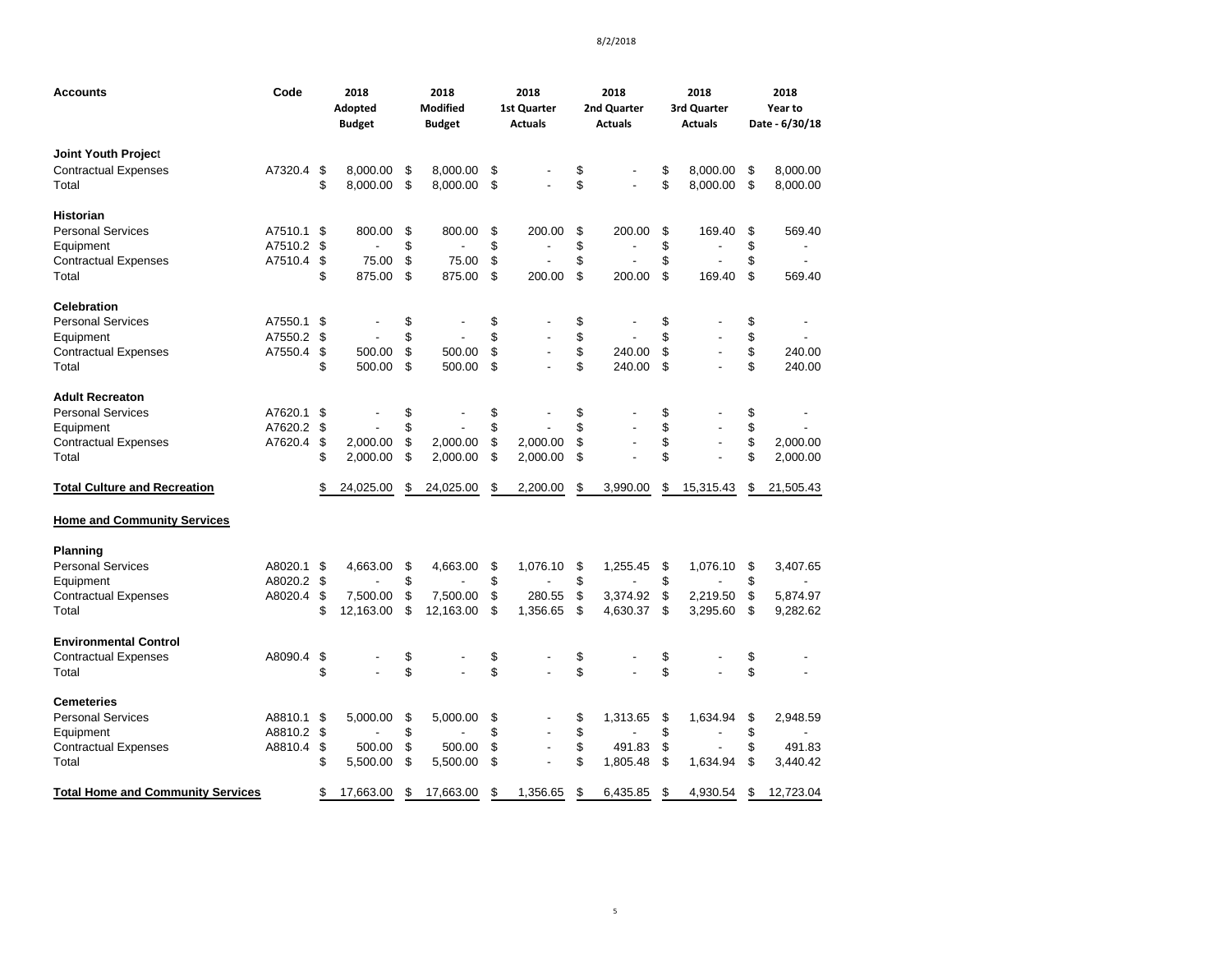| Accounts                                  | Code    | 2018<br>Adopted<br><b>Budget</b> | 2018<br><b>Modified</b><br><b>Budget</b> | 2018<br><b>1st Quarter</b><br><b>Actuals</b> | 2018<br>2nd Quarter<br><b>Actuals</b> |          | 2018<br>3rd Quarter<br><b>Actuals</b> | 2018<br>Year to<br>Date - 6/30/18 |
|-------------------------------------------|---------|----------------------------------|------------------------------------------|----------------------------------------------|---------------------------------------|----------|---------------------------------------|-----------------------------------|
| Undistributed<br><b>Employee Benefits</b> |         |                                  |                                          |                                              |                                       |          |                                       |                                   |
| <b>State Retirement</b>                   | A9010.1 | \$<br>17,670.00                  | \$<br>17,670.00                          | \$                                           | \$                                    | \$       |                                       | \$                                |
| Social Security                           | A9030.8 | \$<br>18,333.00                  | \$<br>18,333.00                          | \$<br>4,532.27                               | \$<br>4,429.54                        | \$       | 4,386.55                              | \$<br>13,348.36                   |
| Disability Insurance                      | A9055.8 | \$<br>250.00                     | \$<br>250.00                             | \$<br>200.40                                 | \$                                    | \$       |                                       | 200.40                            |
| Hospital and medical Insurance            | A9060.8 | \$<br>17,600.00                  | \$<br>17,600.00                          | \$<br>4,382.48                               | \$<br>6,873.29                        | \$       | 3,466.98                              | \$<br>14,722.75                   |
| <b>Total Undistributed</b>                |         | \$<br>53,853.00                  | \$<br>53,853.00                          | \$<br>9,115.15                               | \$<br>11,302.83                       | \$       | 7,853.53                              | \$<br>28,271.51                   |
| <b>Total Appropriations/Expenditures</b>  |         | \$<br>726,019.00                 | \$<br>733,311.60                         | \$181,820.31                                 | \$158,917.04                          |          | \$189,106.94                          | \$529,844.29                      |
| <b>General Fund Estimated Revenues</b>    |         |                                  |                                          |                                              |                                       |          |                                       |                                   |
| Real Property Tax Revenue                 | A1001   | \$254,469.00                     | \$254,469.00                             | \$254,469.00                                 | \$                                    | \$       |                                       | \$254,469.00                      |
| <b>Other Tax Items</b>                    |         |                                  |                                          |                                              |                                       |          |                                       |                                   |
| Other Payments in Lieu of Taxes           | A1081   | \$<br>2,512.00                   | \$<br>2,512.00                           | \$<br>2,537.25                               | \$                                    |          |                                       | \$<br>2,537.25                    |
| Interest and Penalties on Real Property   | A1090   | \$<br>8,000.00                   | \$<br>8,000.00                           | \$<br>2,548.87                               | \$<br>4,479.85                        | \$       |                                       | \$<br>7,028.72                    |
| Utilities Gross Receipts Tax              | A1130   | \$                               |                                          | \$<br>259.15                                 | \$<br>3.44                            | \$       | 52.03                                 | \$<br>314.62                      |
| Franchise                                 | A1170   | \$<br>33,000.00                  | \$<br>33,000.00                          | \$<br>35.050.54                              | \$                                    | \$<br>\$ | $\overline{a}$                        | \$<br>35,050.54                   |
| <b>Departmental Income</b>                |         |                                  |                                          |                                              |                                       | \$       |                                       |                                   |
| Clerk Fees                                | A1255   | \$<br>1,000.00                   | \$<br>1.000.00                           | \$<br>213.57                                 | \$<br>386.78                          | \$       | 422.85                                | \$<br>1,023.20                    |
| Other Culture and Recreation Income       | A2089   | \$                               | \$                                       | \$                                           | \$                                    | \$       | 12,807.81                             | \$<br>12,807.81                   |
| <b>Planning Board Fees</b>                | A2115   | \$<br>1,000.00                   | \$<br>1,000.00                           | \$<br>1,100.00                               | \$<br>75.00                           | \$<br>\$ | 125.00                                | \$<br>1,300.00                    |
| Use of Money                              |         |                                  |                                          |                                              |                                       |          |                                       |                                   |
| <b>Interest and Earnings</b>              | A2401   | \$<br>300.00 \$                  | 300.00                                   | \$<br>188.05                                 | \$<br>92.76                           | \$       | 68.76                                 | \$<br>349.57                      |
| <b>Licenses and Permits</b>               |         |                                  |                                          |                                              |                                       |          |                                       |                                   |
| Dog License                               | A2544   | \$<br>3,500.00                   | \$<br>3,500.00                           | \$<br>579.00                                 | \$<br>1,468.00                        | \$       | 2,063.00                              | \$<br>4,110.00                    |
| Permits                                   | A2590   | \$                               | \$                                       | \$                                           | \$                                    | \$       |                                       | \$                                |
| <b>Fines and Forfeitures</b>              |         |                                  |                                          |                                              |                                       |          |                                       |                                   |
| <b>Fines and Forfeited Bail</b>           | A2610   | \$<br>90,000.00                  | \$<br>90,000.00                          | \$<br>11,047.00                              | \$<br>20,039.00                       | \$       | 23,105.00                             | \$<br>54,191.00                   |
| Sale of Property/Compensation for Loss    |         |                                  |                                          |                                              |                                       |          |                                       |                                   |
| Sale of Real Property                     | A2660   | \$                               | \$                                       | \$<br>500.00                                 | \$                                    | \$       |                                       | \$<br>500.00                      |
| Sale of Surplus Equip                     | A2665   | \$                               | \$                                       | \$                                           | \$<br>32.00                           | \$       |                                       | \$<br>32.00                       |
| <b>Unclassified Revenue</b>               |         |                                  |                                          |                                              |                                       |          |                                       |                                   |
| <b>Unclassified Revenue</b>               | A2770   | \$                               | \$                                       | \$<br>36.78                                  | \$                                    | \$       |                                       | \$<br>36.78                       |
| <b>State Aid</b>                          |         |                                  |                                          |                                              |                                       |          |                                       |                                   |
| Per Capita                                | A3001   | \$<br>12,238.00                  | \$<br>12,238.00                          | \$                                           | \$                                    | \$       | 12,238.00                             | \$<br>12,238.00                   |
| Mortgage Tax                              | A3005   | \$<br>95,000.00                  | \$<br>95,000.00                          | \$                                           | \$<br>53,496.29                       | \$       |                                       | \$<br>53,496.29                   |
| Other Star                                | A3089   | \$                               | \$<br>7,292.60                           | \$                                           | \$<br>7,292.60                        | \$       |                                       | \$<br>7,292.60                    |
| Grant Revenue - Home and Community        | A3989   | \$                               | \$                                       | \$                                           | \$                                    | \$       |                                       | \$                                |
| <b>Total Estimated Revenues</b>           |         | \$<br>246,550.00                 | \$<br>253,842.60                         | \$<br>54,060.21                              | \$<br>87,365.72                       | \$       | 50,882.45                             | \$<br>192,308.38                  |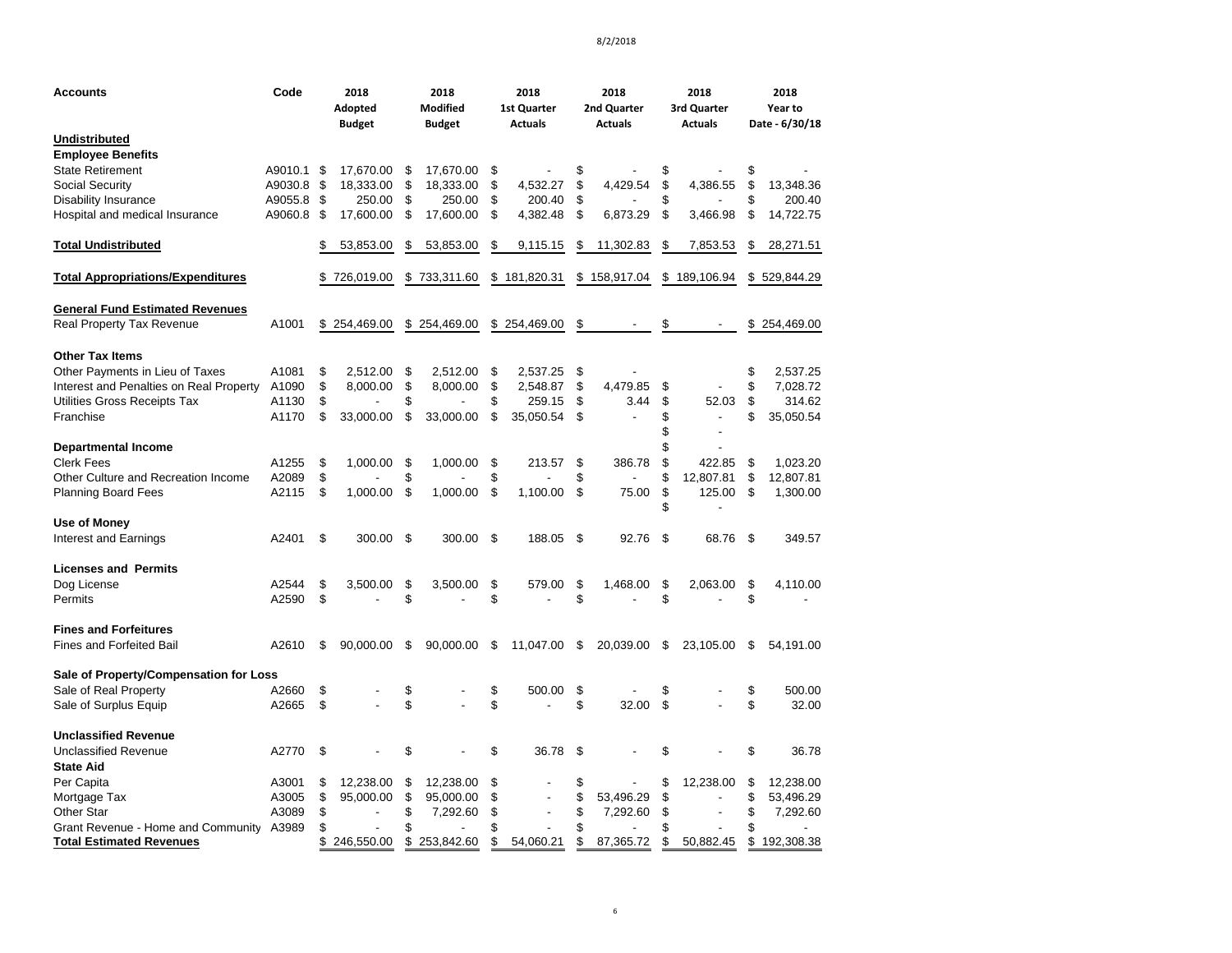| Accounts                                 | Code        | 2018<br>Adopted<br><b>Budget</b> |              | 2018<br><b>Modified</b><br><b>Budget</b> |          | 2018<br>1st Quarter<br><b>Actuals</b>                        |          | 2018<br>2nd Quarter<br><b>Actuals</b> |          | 2018<br>3rd Quarter<br><b>Actuals</b> |          | 2018<br>Year to<br>Date - 6/30/18 |
|------------------------------------------|-------------|----------------------------------|--------------|------------------------------------------|----------|--------------------------------------------------------------|----------|---------------------------------------|----------|---------------------------------------|----------|-----------------------------------|
| <b>Unexpended Balance</b>                |             | \$225,000.00                     |              | \$225,000.00                             |          | \$687,967.71                                                 |          | \$590,650.93                          |          | \$470,249.20                          |          |                                   |
| <b>HIGHWAY FUND</b>                      |             | appropriated                     | appropriated |                                          |          | cash on hand 3/31/1 cash on hand 6/30/1 cash on hand 9/30/18 |          |                                       |          |                                       |          |                                   |
| <b>Highway Appropriations - Townwide</b> |             |                                  |              |                                          |          |                                                              |          |                                       |          |                                       |          |                                   |
| <b>Bridges</b>                           |             |                                  |              |                                          |          |                                                              |          |                                       |          |                                       |          |                                   |
| <b>Contractual Expenses</b><br>Total     | DA5120.4 \$ | 10,000.00<br>\$<br>10,000.00     | \$<br>\$     | 10,000.00<br>10,000.00                   | \$<br>\$ |                                                              | \$<br>\$ |                                       | \$<br>\$ |                                       | \$<br>\$ |                                   |
| Machinery                                |             |                                  |              |                                          |          |                                                              |          |                                       |          |                                       |          |                                   |
| Equipment                                | DA5130.2 \$ | 80,000.00                        | \$           | 80,000.00                                | \$       | 28,215.70                                                    | \$       |                                       | \$       | 499.29                                | \$       | 28,714.99                         |
| <b>Contractual Expenses</b>              | DA5130.4 \$ | 80,000.00                        | \$           | 80,000.00                                | \$       | 14,770.44                                                    | \$       | 15,871.49                             | \$       | 15,079.56                             | \$       | 45,721.49                         |
| Total                                    |             | \$<br>160,000.00                 | \$           | 160,000.00                               | \$       | 42,986.14                                                    | \$       | 15,871.49                             | \$       | 15,578.85                             | \$       | 74,436.48                         |
| <b>Snow Removal - Town</b>               |             |                                  |              |                                          |          |                                                              |          |                                       |          |                                       |          |                                   |
| <b>Personal Services</b>                 | DA5142.1 \$ | 205,000.00                       | \$           | 205,000.00                               |          | \$117,750.77                                                 | \$       |                                       | \$       |                                       | \$       | 117,750.77                        |
| <b>Contractual Expenses</b>              | DA5142.4 \$ | 80,000.00                        | \$           | 80,000.00                                | \$       | 28,101.93                                                    | \$       | 15,040.11                             | \$       | 14,305.61                             | \$       | 57,447.65                         |
| Total                                    |             | \$<br>285,000.00                 | \$           | 285,000.00                               | \$       | 145,852.70                                                   | \$       | 15,040.11                             | \$       | 14,305.61                             | \$       | 175,198.42                        |
| <b>Employee Benefits</b>                 |             |                                  |              |                                          |          |                                                              |          |                                       |          |                                       |          |                                   |
| <b>State Retirement</b>                  | DA9010.8 \$ | 26,802.00                        | \$           | 26,802.00                                | \$       |                                                              | \$       |                                       | \$       |                                       | \$       |                                   |
| <b>Social Security</b>                   | DA9030.8 \$ | 15,700.00                        | \$           | 15,700.00                                | \$       | 8,851.84                                                     | \$       |                                       | \$       |                                       | \$       | 8,851.84                          |
| <b>Hospital and Medical Insurance</b>    | DA9060.8 \$ | 81,300.00                        | \$           | 81,300.00                                | \$       | 27,841.62                                                    | \$       | $(1,824.92)$ \$                       |          | 10,649.55                             | \$       | 36,666.25                         |
| Uniforms                                 | DA9089.8 \$ | 3,600.00                         | \$           | 3,600.00                                 | \$       | 1,045.08                                                     | \$       | 649.30                                | \$       |                                       | \$       | 1,694.38                          |
| Total                                    |             | \$127,402.00                     |              | \$127,402.00                             | \$       | 37,738.54                                                    | \$       | $(1, 175.62)$ \$                      |          | 10,649.55                             | \$       | 47,212.47                         |
| <b>Debt Service Principal</b>            |             |                                  |              |                                          |          |                                                              |          |                                       |          |                                       |          |                                   |
| Serial Bonds                             | DA9710.6 \$ | 56,273.00                        | \$           | 56,273.00                                | \$       |                                                              | \$       | 56,272.07                             | \$       |                                       | \$       | 56,272.07                         |
| <b>Bond Anticipation</b>                 | DA9730.6 \$ |                                  | \$           |                                          | \$       |                                                              | \$       |                                       | \$       |                                       | \$       |                                   |
| <b>Capital Bonds</b>                     | DA9740.6 \$ |                                  | \$           |                                          | \$       |                                                              | \$       |                                       | \$       |                                       | \$       |                                   |
| Total                                    |             | \$<br>56,273.00                  | \$           | 56,273.00                                | \$       |                                                              | \$       | 56,272.07                             | \$       |                                       | \$       | 56,272.07                         |
| Interest                                 |             |                                  |              |                                          |          |                                                              |          |                                       |          |                                       |          |                                   |
| Serial Bonds                             | DA9710.7 \$ | 7,393.00                         | \$           | 7,393.00                                 | \$       |                                                              | \$       | 7,392.82                              | \$       |                                       | \$       | 7,392.82                          |
| <b>Bond Anticipation</b>                 | DA9730.7 \$ |                                  | \$           |                                          | \$       |                                                              | \$       |                                       | \$       | $\overline{\phantom{0}}$              | \$       |                                   |
| <b>Capital Bonds</b>                     | DA9740.7 \$ |                                  | \$           |                                          | \$       |                                                              | \$       |                                       | \$       |                                       | \$       |                                   |
| Total                                    |             | \$<br>7,393.00                   | \$           | 7,393.00                                 | \$       |                                                              | \$       | 7,392.82                              | \$       |                                       | \$       | 7,392.82                          |
| <b>Total Appropriations/Expenses</b>     |             | \$646,068.00                     |              | \$646,068.00                             |          | \$226,577.38                                                 | \$       | 93,400.87                             | \$       | 40,534.01                             | \$       | 360,512.26                        |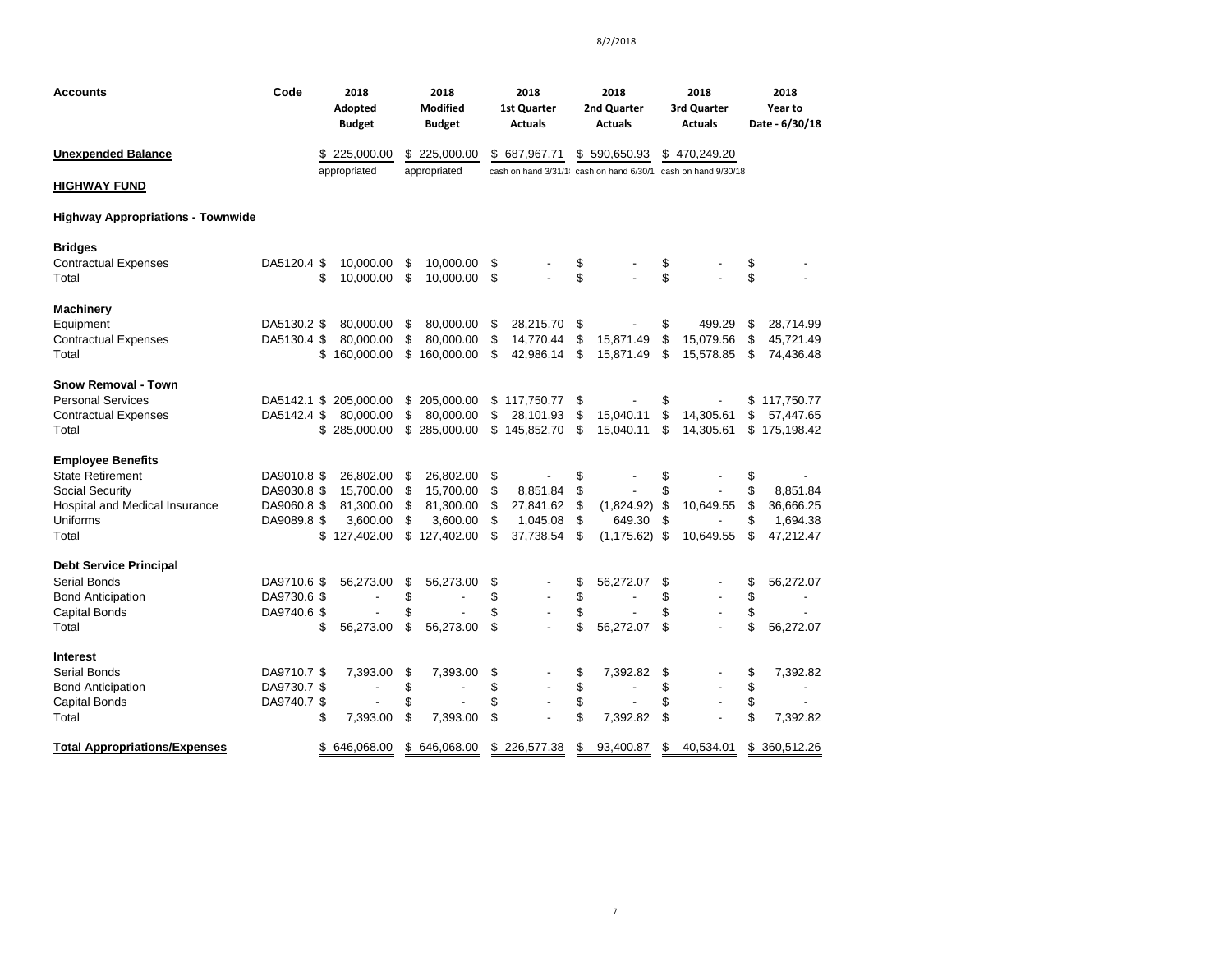| <b>Accounts</b>                                                          | Code        | 2018<br>Adopted<br>Budget | 2018<br>Modified<br><b>Budget</b> | 2018<br><b>1st Quarter</b><br><b>Actuals</b> | 2018<br>2nd Quarter<br><b>Actuals</b> | 2018<br>3rd Quarter<br>Actuals                                 | 2018<br>Year to<br>Date - 6/30/18 |
|--------------------------------------------------------------------------|-------------|---------------------------|-----------------------------------|----------------------------------------------|---------------------------------------|----------------------------------------------------------------|-----------------------------------|
| <b>Highway Revenues - Townwide</b>                                       |             |                           |                                   |                                              |                                       |                                                                |                                   |
| <b>Local Sources</b>                                                     |             |                           |                                   |                                              |                                       |                                                                |                                   |
| <b>Real Property Tax</b>                                                 | DA1001      | \$<br>592,468.00          | \$<br>592,468.00                  | \$<br>592,468.00                             | \$                                    | \$                                                             | \$<br>592,468.00                  |
| Sales of Scrap & Surplus Equip                                           | DA2665 \$   |                           | \$                                | \$                                           | \$                                    | \$<br>44,660.00                                                | \$<br>44,660.00                   |
| Interest and Earnings                                                    | DA2401      | \$<br>100.00              | \$<br>100.00                      | \$<br>88.31                                  | \$<br>54.78                           | \$<br>67.98                                                    | \$<br>211.07                      |
| <b>Compensation for Loss</b>                                             | DA2690      | \$                        | \$                                | \$                                           | \$                                    | \$<br>$\overline{a}$                                           | \$                                |
| Mowing - Washington County                                               | DA2770      | \$<br>3,500.00            | \$<br>3,500.00                    | \$                                           | \$                                    | \$                                                             | \$                                |
| <b>Total Estimated Revenues</b><br><b>Townwide</b>                       |             | \$<br>3,600.00            | \$<br>3,600.00                    | \$<br>88.31                                  | \$<br>54.78                           | \$<br>44,727.98                                                | \$<br>44,871.07                   |
| <b>Unexpended Balance</b>                                                |             | \$<br>50,000.00           | \$<br>50,000.00                   | \$483,715.18                                 | \$595,915.51                          | \$ 600,111.48                                                  |                                   |
|                                                                          |             | appropriated              | appropriated                      |                                              |                                       | cash on hand 3/31/1; cash on hand 6/30/1; cash on hand 9/30/18 |                                   |
| <b>Highway Appropriations - Outside Village</b>                          |             |                           |                                   |                                              |                                       |                                                                |                                   |
| <b>General Repairs</b>                                                   |             |                           |                                   |                                              |                                       |                                                                |                                   |
| <b>Personal Services</b>                                                 | DB5110.1 \$ | 178,000.00                | \$178,000.00                      | \$                                           | \$<br>89,369.19                       | \$<br>89,408.46                                                | \$<br>178,777.65                  |
| <b>Contractual Expenses</b>                                              | DB5110.4 \$ | 63,000.00                 | \$<br>63,000.00                   | \$<br>598.58                                 | \$<br>19,415.32                       | \$<br>25,437.02                                                | \$<br>45,450.92                   |
| Total                                                                    |             | \$<br>241,000.00          | \$241,000.00                      | \$<br>598.58                                 | \$<br>108,784.51                      | \$114,845.48                                                   | \$224,228.57                      |
| <b>Improvements</b>                                                      |             |                           |                                   |                                              |                                       |                                                                |                                   |
| <b>Capital Outlay</b>                                                    |             | DB5112.2 \$ 240,000.00    | \$<br>24,000.00                   | \$                                           | \$                                    | \$236,896.83                                                   | \$236,896.83                      |
| <b>Employee Benefits</b>                                                 |             |                           |                                   |                                              |                                       |                                                                |                                   |
| <b>State Retirement</b>                                                  | DB9010.8 \$ | 23,227.00                 | \$<br>23,227.00                   | \$                                           | \$                                    | \$                                                             | \$                                |
| Social Security                                                          | DB9030.8 \$ | 13,617.00                 | \$<br>13,617.00                   | \$                                           | \$<br>6,569.97                        | \$<br>6,557.69                                                 | \$<br>13,127.66                   |
| Hospital and Medical Insurance                                           | DB9060.8 \$ | 81,300.00                 | \$<br>81,300.00                   | \$<br>10,567.19                              | \$<br>40,941.51                       | \$<br>24,406.25                                                | \$<br>75,914.95                   |
| Uniforms                                                                 | DB9089.8 \$ | 3,600.00                  | \$<br>3,600.00                    | \$                                           | \$<br>1,036.08                        | \$<br>1,867.39                                                 | \$<br>2,903.47                    |
| Total                                                                    |             | \$<br>121,744.00          | \$<br>121,744.00                  | \$<br>10,567.19                              | \$<br>48,547.56                       | \$<br>32,831.33                                                | \$<br>91,946.08                   |
| <b>Total Highway Appropriations - Expenses</b><br><b>Outside Village</b> |             | \$ 602,744.00             | \$ 602,744.00                     | \$<br>11,165.77                              | \$157,332.07                          | \$384,573.64                                                   | \$553,071.48                      |
| Highway Revenues - Outside Village                                       |             |                           |                                   |                                              |                                       |                                                                |                                   |
| <b>Local Sources</b>                                                     |             |                           |                                   |                                              |                                       |                                                                |                                   |
| <b>Real Property Tax</b>                                                 | DB1001      | \$ 389,644.00             | \$ 389,644.00                     | \$ 389,644.00                                | \$                                    | \$                                                             | \$ 389,644.00                     |
| Interest and Earnings                                                    | DB2401 \$   | 100.00                    | \$<br>100.00                      | \$<br>40.70                                  | \$<br>59.98                           | \$<br>40.87                                                    | \$<br>141.55                      |
| <b>State Aid</b>                                                         |             |                           |                                   |                                              |                                       |                                                                |                                   |
| Consolidated Highway                                                     | DB3501      | \$<br>163,000.00          | \$<br>163,000.00                  | \$                                           | \$                                    | \$                                                             | \$                                |
| <b>Total Estimated Highway Revenues</b>                                  |             | \$163,100.00              | \$<br>163,100.00                  | \$<br>40.70                                  | \$<br>59.98                           | \$<br>40.87                                                    | \$<br>141.55                      |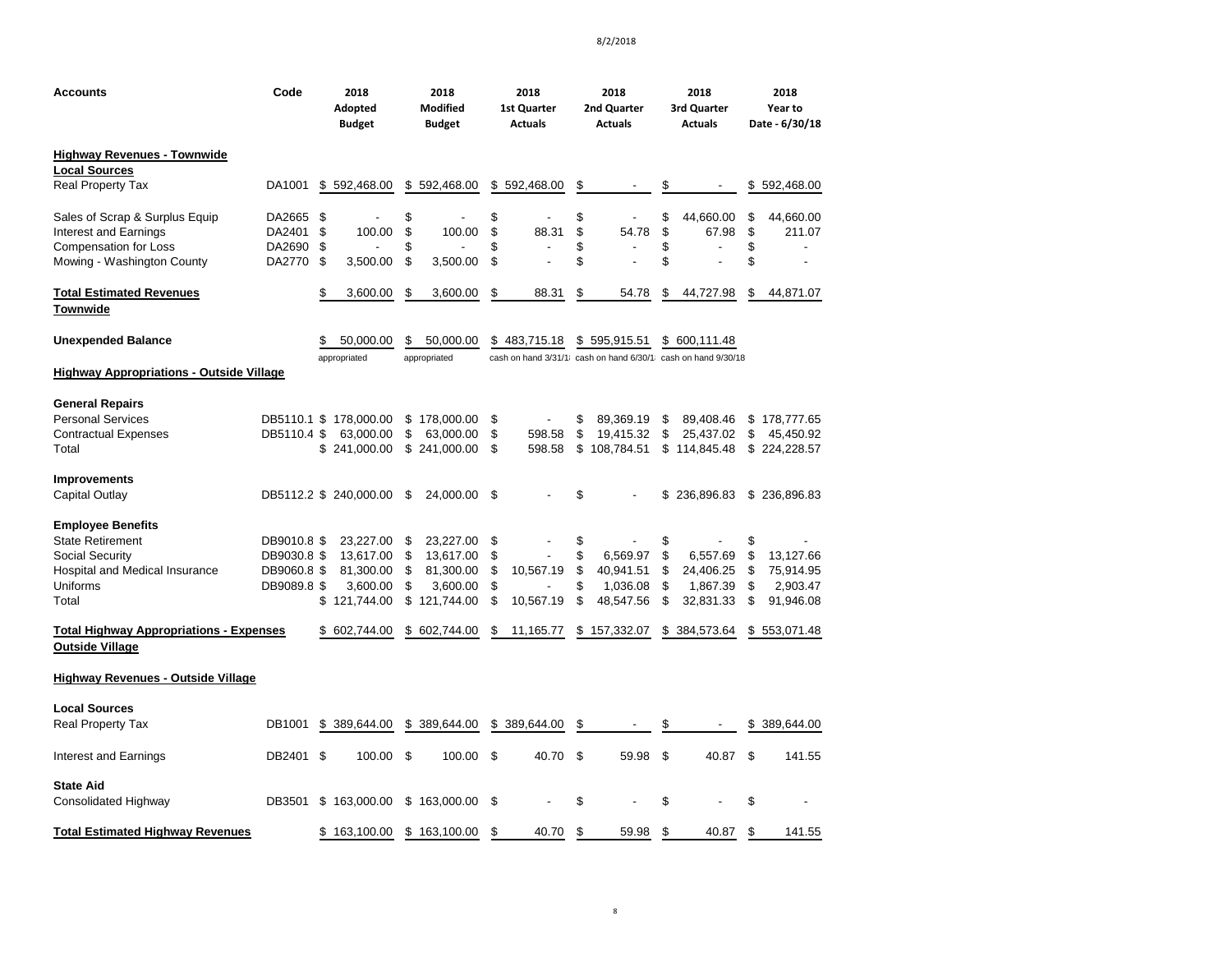| <b>Accounts</b>                   | Code        | 2018                   | 2018             | 2018               | 2018           | 2018                                                           | 2018             |
|-----------------------------------|-------------|------------------------|------------------|--------------------|----------------|----------------------------------------------------------------|------------------|
|                                   |             | Adopted                | <b>Modified</b>  | <b>1st Quarter</b> | 2nd Quarter    | 3rd Quarter                                                    | Year to          |
|                                   |             | <b>Budget</b>          | <b>Budget</b>    | <b>Actuals</b>     | <b>Actuals</b> | <b>Actuals</b>                                                 | Date - 6/30/18   |
| <b>Unexpended Balance</b>         |             | 50,000.00<br>S         | \$.<br>50.000.00 | \$509,018.81       | \$595,917.51   | \$<br>(32,786.05)                                              |                  |
|                                   |             | appropriated           | approriated      |                    |                | cash on hand 3/31/1; cash on hand 6/30/1; cash on hand 9/30/18 |                  |
| <b>SPECIAL DISTRICTS</b>          |             |                        |                  |                    |                |                                                                |                  |
| <b>Fire Protection Districts</b>  |             |                        |                  |                    |                |                                                                |                  |
| <b>Appropriations</b>             |             |                        |                  |                    |                |                                                                |                  |
| #6 Fort Ann SF1                   |             | SF3410.4 \$ 204,390.00 | \$ 204,390.00    | \$204,390.00       | S              | \$                                                             | \$<br>204,390.00 |
| LOSAP                             | SF9010.8 \$ |                        | \$               | \$                 | \$             | \$<br>٠                                                        | \$               |
| Total                             |             | \$204,390.00           | \$204,390.00     | \$204,390.00       | \$             | \$<br>۰                                                        | \$<br>204,390.00 |
| #7 Pilot Knob SF2                 | SF3410.4 \$ | 95,400.00              | 95,400.00<br>S   | \$<br>95,200.00    | - \$           | \$<br>75.00                                                    | 95,275.00<br>S   |
| LOSAP                             | SF9010.8 \$ | 5,720.00               | \$<br>5,720.00   | \$<br>5,720.00     | - \$           | \$                                                             | \$<br>5,720.00   |
| Total                             |             | \$101,120.00           | \$101,120.00     | \$100,920.00       | - \$           | \$<br>75.00                                                    | \$<br>100,995.00 |
| #8 West Fort Ann SF3              |             | SF3410.4 \$ 245,084.00 | \$245,084.00     | \$244,884.00       | -S             | \$<br>۰.                                                       | \$244,884.00     |
| <b>LOSAP</b>                      | SF9010.8 \$ | 2,200.00               | 2,200.00<br>\$   | \$<br>2,200.00     | S              | \$<br>۰                                                        | \$<br>2,200.00   |
| Total                             |             | \$247,284.00           | \$247,284.00     | \$247,084.00       | \$             | \$<br>$\overline{\phantom{a}}$                                 | \$<br>247,084.00 |
| <b>Total - All Fire Districts</b> |             | TOTALS \$ 552,794.00   | \$552,794.00     | \$552,394.00       | S.             | 75.00<br>S                                                     | \$552,469.00     |
| <b>Revenues - Local Sources</b>   |             |                        |                  |                    |                |                                                                |                  |
| <b>Real Property Tax</b>          | SF1001      | \$552,794.00           | \$552,794.00     | \$552,794.00       | S              | \$                                                             | \$552,794.00     |